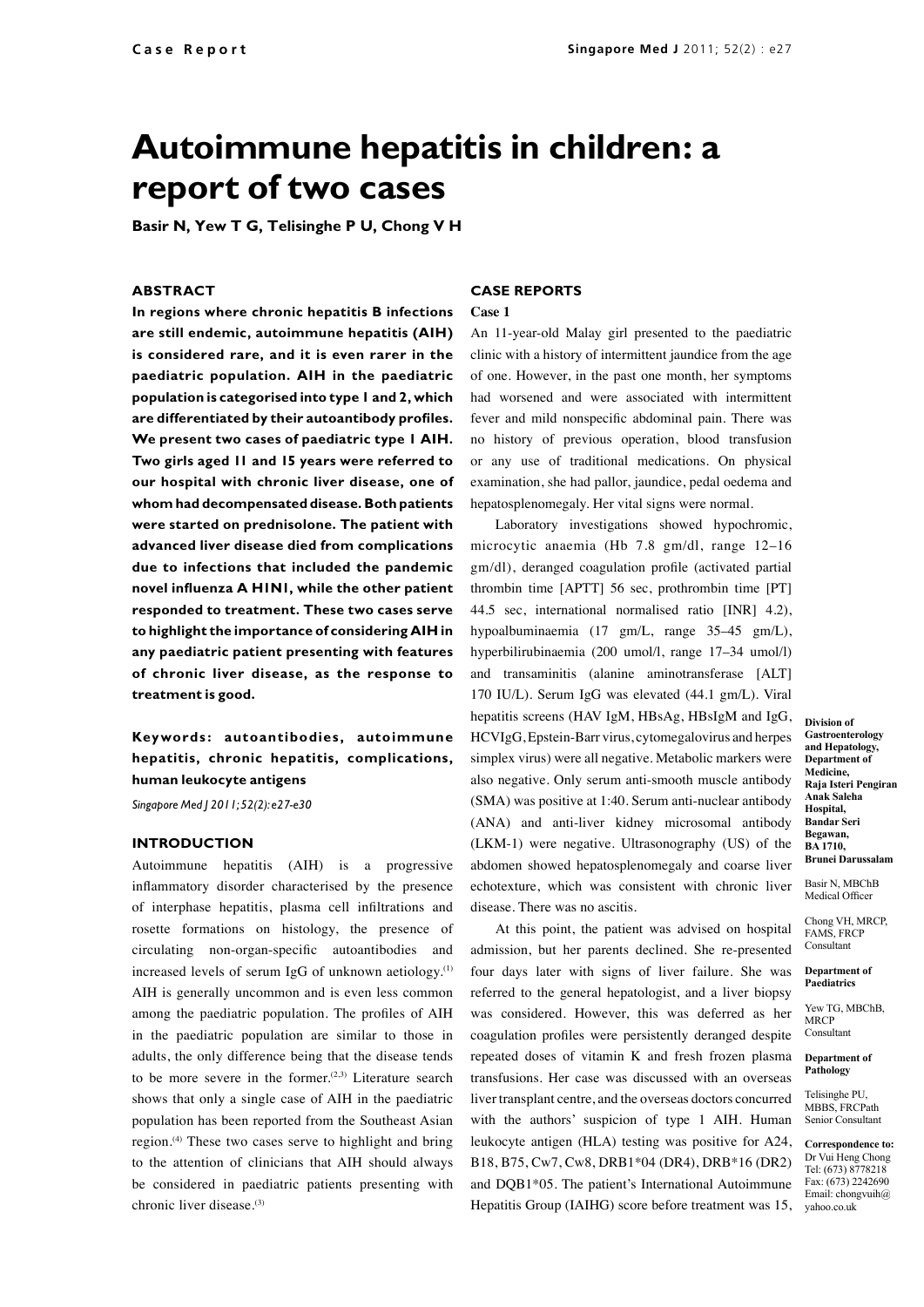

**Fig. 1** Photomicrograph of the liver shows interphase hepatitis (Haematoxylin & eosin, × 20)

which was consistent with a probable diagnosis of AIH. Interestingly, it later came to light that the patient's older brother had died of liver failure of unknown aetiology at the age of 11 years.

The patient was started on prednisolone (2 mg/kg/day) and evaluated for suitability for liver transplantation. Detailed discussions with the transplant team suggested that the most likely aetiology was AIH and that transplant was indicated. Unfortunately, the patient's condition progressed. She developed Grade III hepatic encephalopathy that was precipitated by bronchopneumonia and was transferred to the paediatric intensive care unit. Serum ammonia level was elevated. This was further complicated by right-sided pneumothorax, requiring insertion of a chest drain. The patient was electively intubated and ventilated. Respiratory secretions collected after intubation later tested positive for the novel influenza A H1N1, adenovirus and mycoplasma (IgM). Unfortunately, her condition deteriorated, and she died 20 days after admission.

## **Case 2**

A 15-year-old Chinese girl was referred with a fourmonth history of jaundice and dark-coloured urine. There was no fever or abdominal pain. The patient was previously well and had not taken any supplements or traditional medications. There was no family history of chronic liver disease or any autoimmune disorder. Physical examination showed mild hepatosplenomegaly, but no ascitis. Laboratory investigations showed anaemia (Hb 9.1 gm/dL), thrombocytopenia  $(112 \times 10^9/\text{L})$ elevated erythrocyte sedimentation rate (33 mm/ hr), deranged clotting profiles (APTT, 47 sec and INR, 1.4), hyperbilirubinaemia (166 mmol/L), transaminitis (ALT 234 U/L) and mildly elevated ALP (197 U/L) and



**Fig. 2** Photomicrograph of the liver shows rosette formation (Haematoxylin & eosin, × 40)

GGT (87 U/L). The serum ANA and anti-LKM-1 were both negative, but strongly positive for SMA (1:640). Metabolic and hepatitis viral markers were negative. US of the liver showed diffuse coarse echotexture. A liver biopsy showed Grade 3 and Stage 3 (METAVIR score) changes, with plasma cell infiltrations, interphase hepatitis (Fig. 1) and rosette formation (Fig. 2), consistent with AIH. There were no bile duct changes. The pre-treatment IAIHG score was 20, which was definite for AIH. HLA typing was positive for A29, A33, B7, Cw3, DRB1\*03 (DR3), DRB1\*10, DQB1\*02 and DQB1\*05. The patient responded to prednisolone (1.5 mg/kg/day) therapy, and on her last clinic visit, which was more than a year since her diagnosis, the clinical and biochemical profiles had normalised.

## **DISCUSSION**

AIH in the paediatric population is categorised into two types, type 1 and type 2, depending on the antibody profile. AIH type 1 is characterised by the presence of SMA and/or ANA, whereas AIH type 2 is positive for anti-LKM-1 antibody. Type 2 AIH is also commonly associated with IgA deficiency. $(3)$  Most children are diagnosed before the age of 18 years, with peak incidence before puberty. Three-quarters of affected children are female. The disease severity is similar in both types of AIH. However, type 2 AIH is less common and tends to present at a younger age and more acutely.<sup>(3)</sup> Both our patients had type 1 AIH, based on their profiles.

In the East, AIH is considered uncommon among adults and is even less common among the paediatric population. Therefore, most clinicians caring for adult and paediatric patients may not come across an AIH case in their lifetime of practice. Only one case report from Malaysia has been found among the entire southeast region.(1) However, it is likely that the actual number is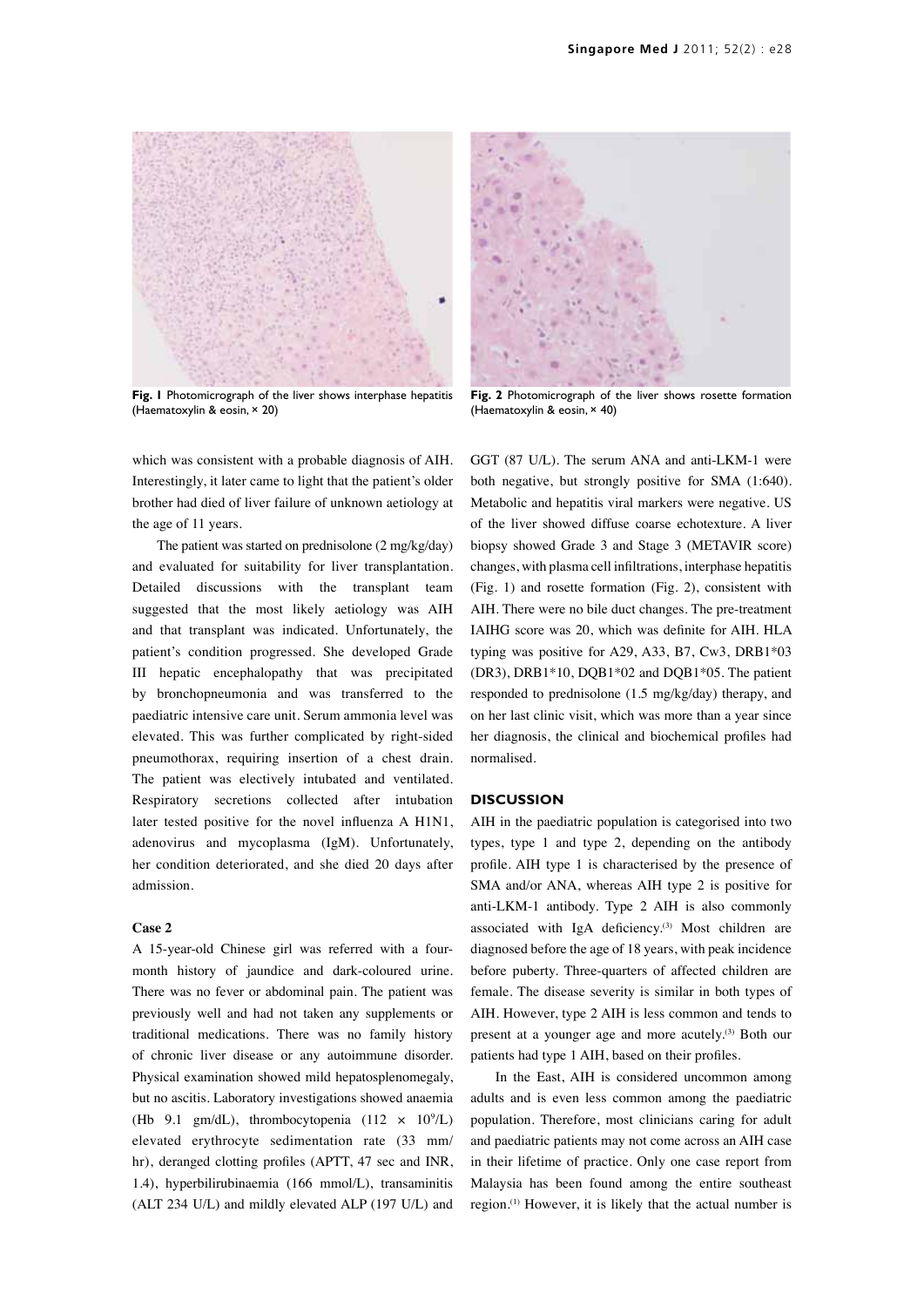|                               | Table I The International Autoimmune Hepatitis Group |  |
|-------------------------------|------------------------------------------------------|--|
| Scoring System <sup>(5)</sup> |                                                      |  |

| Factor                                   | Score     |  |
|------------------------------------------|-----------|--|
| Gender                                   |           |  |
| Female                                   | +2        |  |
| Serum ALP: AST ratio                     |           |  |
| < 1.5                                    | +2        |  |
| $1.5 - 3.0$                              | 0         |  |
| > 3.0                                    | $-2$      |  |
| Serum globulin or IgG above normal       | > 2       |  |
| Serum ANA, SMA, LKM1*                    |           |  |
| > 1:80                                   | $+3$      |  |
| 1:80                                     | $+2$      |  |
| 1:40                                     | $+1$      |  |
| < 1:40                                   | 0         |  |
| Drug use history                         |           |  |
| Positive                                 | $-4$      |  |
| Negative                                 | $+1$      |  |
| Average daily alcohol intake             |           |  |
| $< 25$ gm/day                            | $+2$      |  |
| > 60 gm/day                              | $-2$      |  |
| Hepatitis viral markers                  |           |  |
| Positive                                 | $-3$      |  |
| Negative                                 | $+3$      |  |
| AMA                                      |           |  |
| Positive                                 | $-4$      |  |
| Negative                                 | 0         |  |
| Other autoimmune diseases                |           |  |
| Positive                                 | $+2$      |  |
| Negative                                 | 0         |  |
| Novel antibodies (anti-SLA/LP, anti-LC1, |           |  |
| pANCA, anti-ASGPR)                       |           |  |
| Positive                                 | $+2$      |  |
| HLA DR3 or DR4                           |           |  |
| Positive                                 | $+1$      |  |
| Histological findings                    |           |  |
| Interface hepatitis                      | $+3$      |  |
| Lymphoplasmacytic infiltrate             | $+1$      |  |
| Rosette formation                        | $+1$      |  |
| None of the above                        | $-5$      |  |
| <b>Biliary changes</b>                   | $-3$      |  |
| Other changes                            | $+2$      |  |
| Response to corticosteroids              |           |  |
| Complete                                 | $+2$      |  |
| Relapse after drug withdrawal            | $+3$      |  |
| Aggregate score without treatment        |           |  |
| Definite AIH                             | > 15      |  |
| Probable AIH                             | $10 - 15$ |  |
| Aggregate score post treatment           |           |  |
| Definite AIH                             | >17       |  |
| Probable AIH                             | $12 - 17$ |  |
|                                          |           |  |

\* In paediatric population, the score assigned is slightly different: >1:40 (+3): 1:40 (+2): 1: 20 (+1): <1:20 (0)

ALP: alkaline phosphatase; AST: aspartate aminotransferase; Ig: immunoglobulin; ANA: antinuclear antibody; SMA: smooth muscle antibody; LKM1: liver kidney microsomal antibody; AMA: antimitochondrial antibody, SLA/LP: soluble liver antigen/ liver-pancreas; LC1: liver cytosol type 1; pANCA: perinuclear antineutrophil cytoplasm; ASGPR: asialoglycoprotein receptor; HLA: human leukocyte antigen; AIH: autoimmune hepatitis

more than expected, as some cases may have remained undiagnosed or unreported. In our setting, experience with AIH had mostly been with the adult population, and these are the first two cases to be diagnosed among our paediatric population. Therefore, it is not unexpected that local paediatricians are not familiar with the disorder.

The diagnosis of AIH in the paediatric population uses the established IAIHG scoring system for the adult population.(5,6) The scoring system takes into account several variables, including clinical, laboratory and histological features, which are assigned a score (Table 1). The responsiveness to treatment, particularly to steroid therapy, and relapses are also important. Scores > 17 before treatment, between 15 and 17, and < 15 provide a definite diagnosis, probable diagnosis and exclude a diagnosis of AIH, respectively. The only obvious difference between the score used for paediatric and adult population is the amount of titre considered as significant for autoimmune antibodies. In the paediatric population, autoimmune positivity is extremely rare and a titre of 1:20 is considered significant.

Our second patient had a definite score for AIH, whereas our first case was only probable. This was because we were not able to perform a liver biopsy, which would have provided additional information. Despite this, we have no doubt that the first patient had AIH, as the overall profiles were consistent. Furthermore, the paediatric transplant team was also certain of the diagnosis. The scoring system has recently undergone some simplifications and certain variables, including gender, serum ALP:AST ratio, drug history, serum AMA status, other autoimmune disease and alcohol use, have been omitted. The scoring for serum IgG ratio and autoimmune antibodies titre has also been simplified. The simplified scoring is still new and has not been fully accepted, and will thus require further validation.<sup>(7)</sup>

Generally, liver biopsy is essential for the diagnosis and assessment of disease severity so as to determine the need for treatment. It is also important to rule out the possibility of autoimmune sclerosing cholangitis (ASC), especially if there is a cholestatic profile.<sup>(3,8)</sup> In fact, ASC is as prevalent as AIH in the paediatric population and the two conditions share many similarities (interphase hepatitis and antibodies profiles). However, in ASC, both genders are equally affected. Diagnosis usually requires imaging of the biliary tree, and treatment requires the addition of ursodeoxycholic acid, as steroid therapy will only address the parenchyma inflammation. None of our patients had cholestatic profiles.

The presentations of our patients were consistent with AIH.<sup>(3)</sup> Our first patient presented with a long history of intermittent exacerbations. The advanced nature of her disease contributed to the poor outcome after contracting the novel influenza A H1N1, mycoplasma and adenovirus infections. At that time, the outbreak of the novel influenza H1N1 had just started in our local setting, and thus, the diagnosis was not initially suspected. The